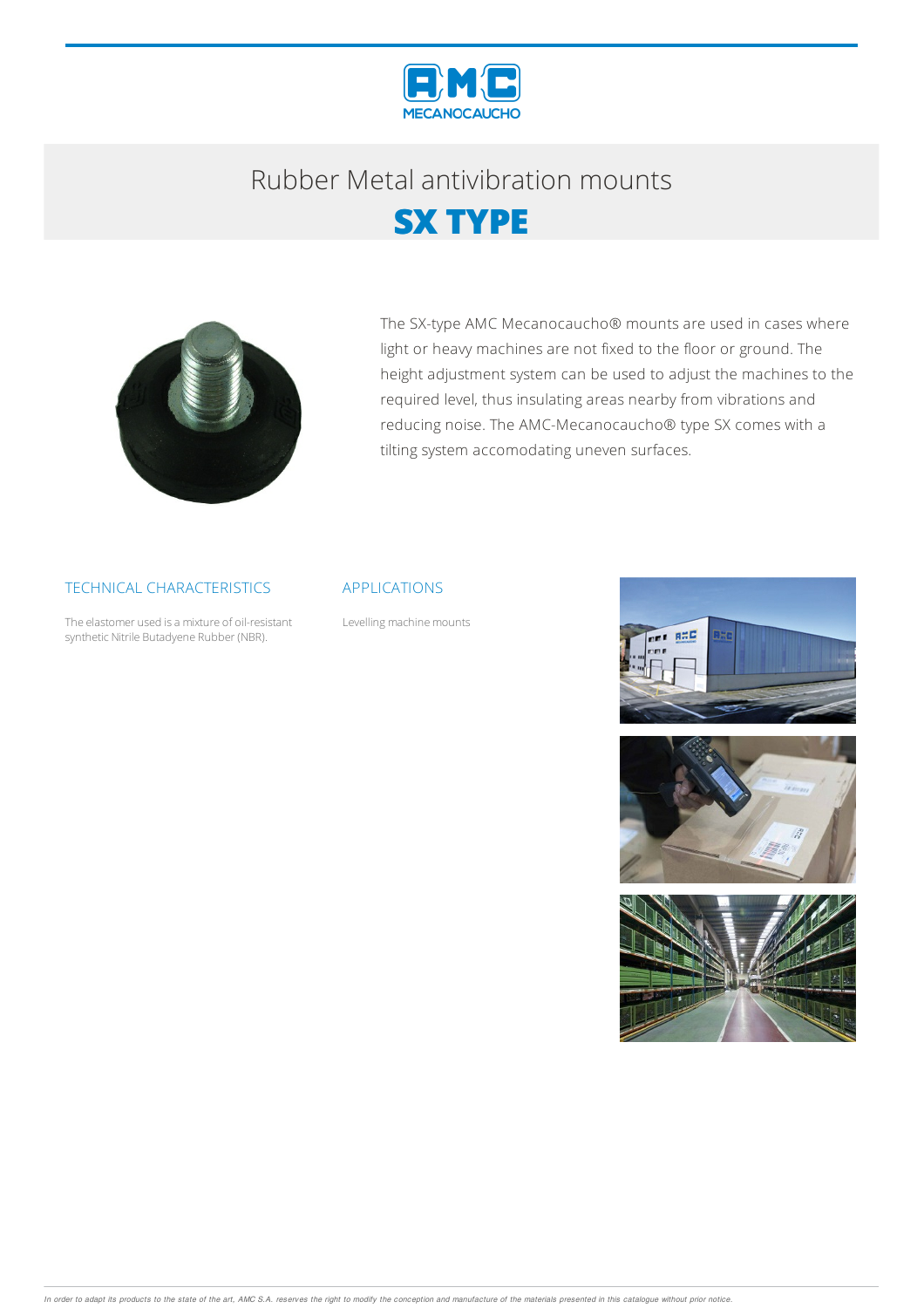

## Rubber Metal antivibration mounts



DRAWINGS



#### DIMENSIONS

| <b>VDE</b>   | Shore | load.                      | Weight | .uu   |
|--------------|-------|----------------------------|--------|-------|
| $-1$<br>Γvpe |       | $\sim$<br>$\sim$<br>$\sim$ |        | 45001 |